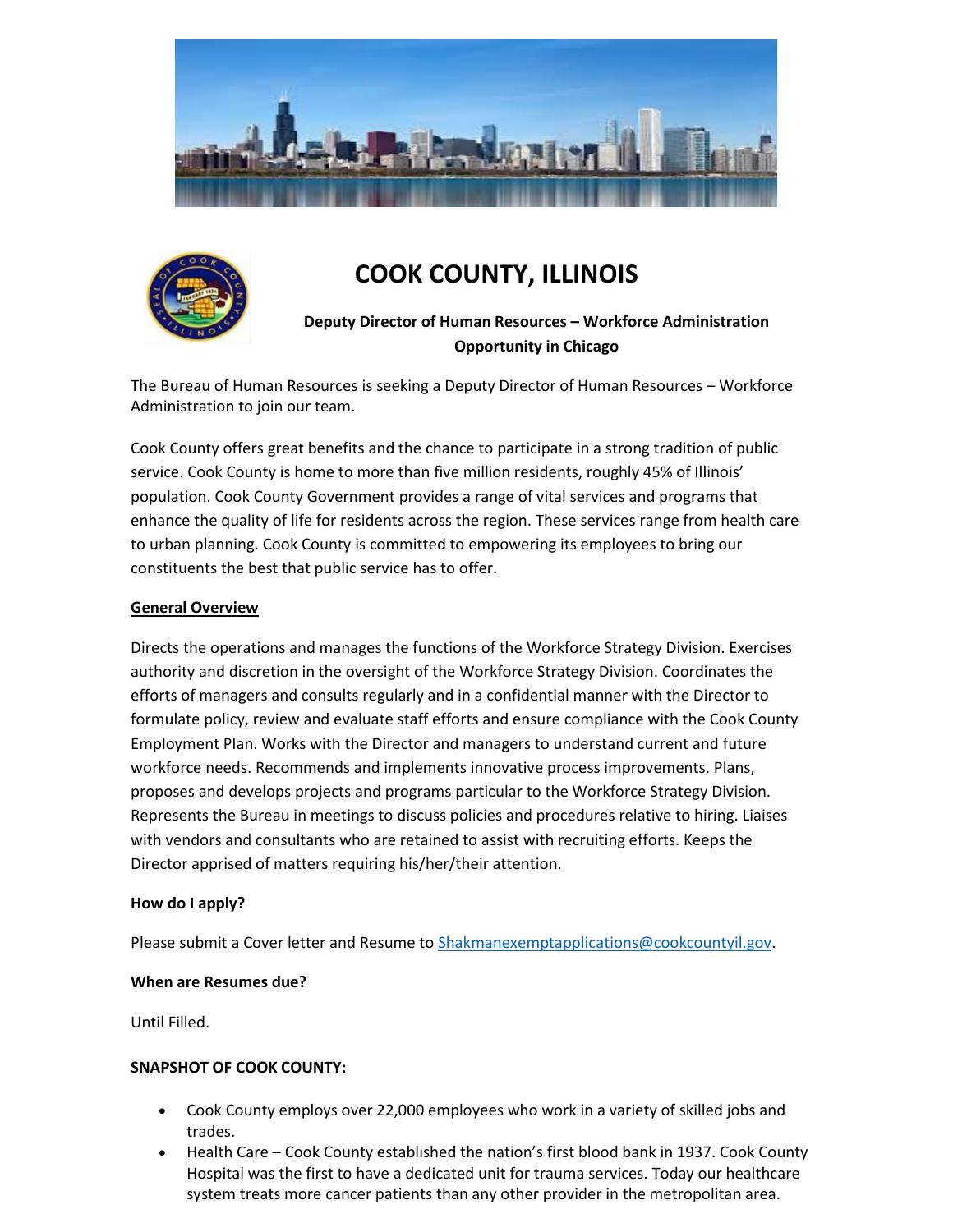- Technology Cook County's Bureau of Technology provides technology support to Cook County offices and employees, with its wide area network providing service to more than 120 municipalities.
- Courts Cook County oversees one of the nation's largest unified criminal and civil justice system and administers the largest single jail site in the country.
- Highway Cook County maintains almost 600 miles of roads and highways.
- Land Cook County assesses the value of more than 1.5 million parcels of taxable land and collects and distributes tax funds as a service for local government taxing bodies.
- Safety Cook County provides vital services to local government, from conducting elections in suburban areas to offering 911 services in unincorporated areas and municipalities.

### **Location:**

Located in the Loop District of downtown Chicago, one of the most formidable business districts in the world, the area has an astounding number of cultural foundations, stunning parks such as Millennial Park and Maggie Daley Park, steps away from the Chicago Riverwalk, award-winning restaurants and plenty of shopping!

In addition, Chicago is serviced by multiple bus and train lines for public transportation from the suburbs to the city, taxis are plentiful, public parking garages for motorist, and bicycle share rentals and local bike lanes for bicyclist.

### **Benefits:**

Cook County employees have access to a variety of benefits, including:

- Medical and Pharmacy Plans
- Dental Plans
- Vision Plan
- Flexible Spending Accounts Health Care and Dependent Care
- Life Insurance Group Term and Supplemental Life
- Commuter Benefits
- Pre-paid Legal Services
- Retirement Benefits

### **Post Offer testing:**

**This position requires successful completion of post-offer tests, which may include a background check, drug screen and medical examination.**

PURSUANT TO EXECUTIVE ORDER 2021-1 AND COOK COUNTY'S MANDATORY COVID-19 VACCINATION POLICY, THE SELECTED CANDIDATE WILL BE REQUIRED TO EITHER **SUBMIT PROOF OF FULL VACCINATION OR A REQUEST FOR REASONABLE ACCOMMODATION PRIOR TO THE START OF EMPLOYMENT.** PLEASE CLICK THE FOLLOWING HYPERLINKS FOR THE FULL TEXT OF EXECUTIVE ORDER 2021-1 AND THE COOK COUNTY MANDATORY COVID-19 VACCINATION POLICY.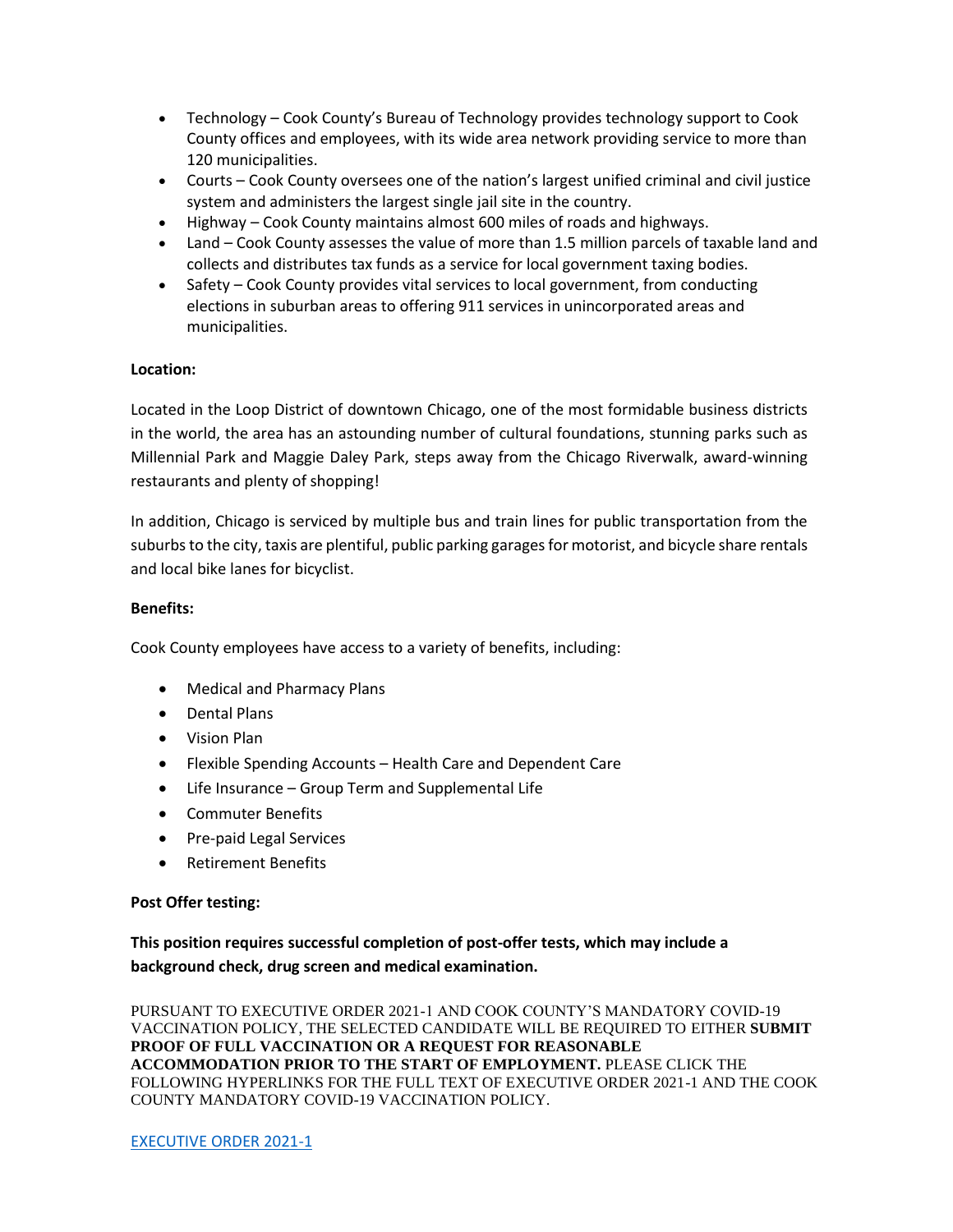Pursuant to the Shakman Consent Decree, Supplemental Relief Order and the Cook County PersonnelRules, this position is exempt from the County's career service rules, is at-will and political reasons orfactors may be considered when taking any employment action. As an employee in a Shakman exemptposition, if you do not currently live in Cook County, you will have six (6) months from date of hire toestablish actual residency within Cook County.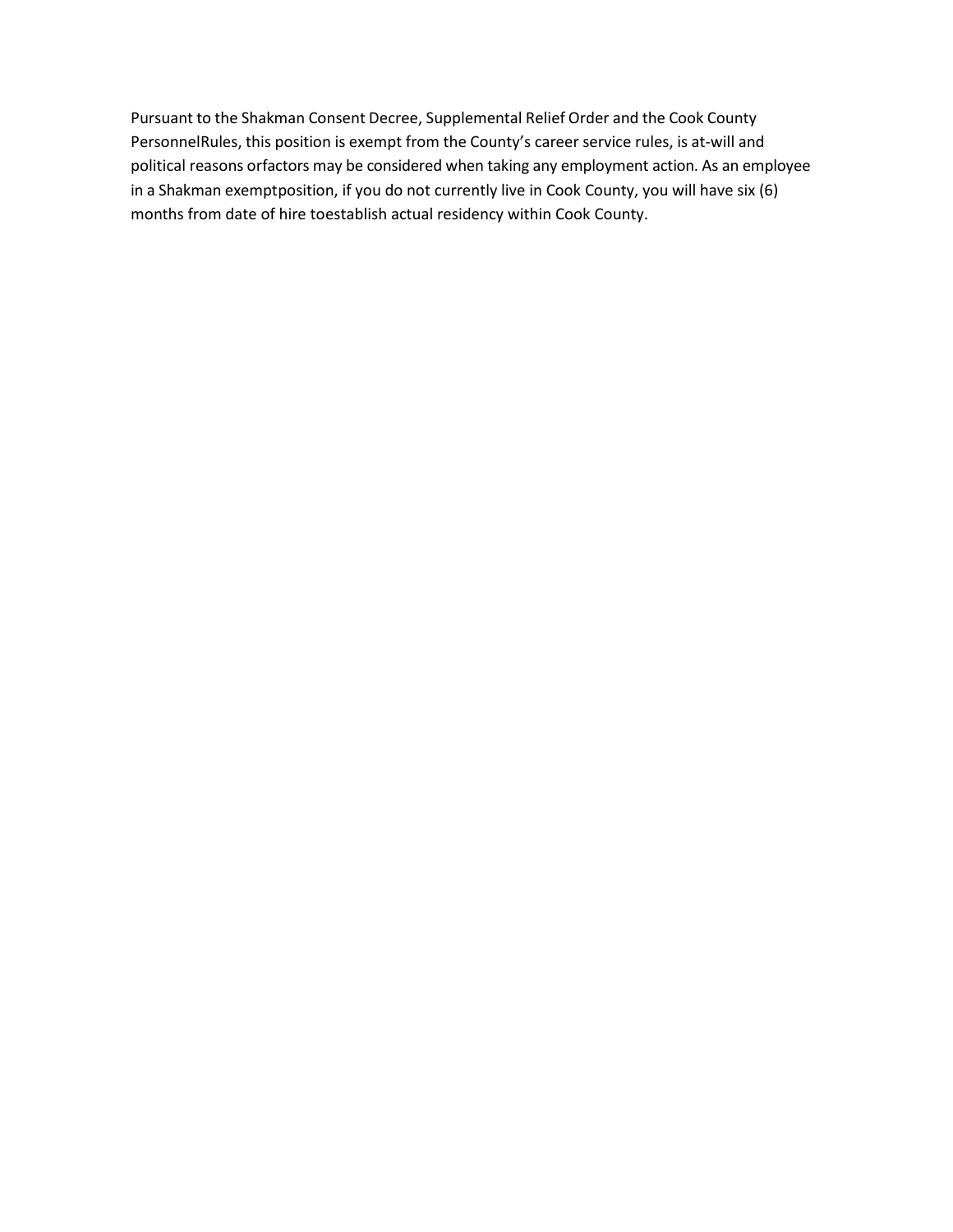# **COUNTY OF COOK**



**Bureau of Human Resources** 118 N. Clark Street, Room 840 Chicago, IL 60602

| <b>Job Code:</b>      | 9291                                                          |
|-----------------------|---------------------------------------------------------------|
| <b>Job Title:</b>     | Deputy Director of Human Resources – Workforce Administration |
| <b>Salary Grade:</b>  | 24                                                            |
| <b>Bureau:</b>        | <b>Human Resources</b>                                        |
| Department:           | <b>Human Resources</b>                                        |
| Dept. Budget No.      | 032                                                           |
| Position I.D.         | 0109307                                                       |
| <b>Shakman Exempt</b> |                                                               |

# **Characteristics of the Position**

# **General Overview**

Directs the operations and manages the functions of the Workforce Strategy Division. Exercises authority and discretion in the oversight of the Workforce Strategy Division. Coordinates the efforts of managers and consults regularly and in a confidential manner with the Director to formulate policy, review and evaluate staff efforts and ensure compliance with the Cook County Employment Plan. Works with the Director and managers to understand current and future workforce needs. Recommends and implements innovative process improvements. Plans, proposes and develops projects and programs particular to the Workforce Strategy Division. Represents the Bureau in meetings to discuss policies and procedures relative to hiring. Liaises with vendors and consultants who are retained to assist with recruiting efforts. Keeps the Director apprised of matters requiring his/her/their attention.

# **Key Responsibilities and Duties**

Oversees the operations of the Workforce Strategy Division which includes central administration of matters such as wage and salary administration, job classification and compensation, recruitment and selection, workforce planning and other special projects.

Assists with executing the Employment Plan and Human Resources policies and procedures.

Participates in the Workforce Strategy Division planning process by establishing, implementing and maintaining the Division's objectives and goals.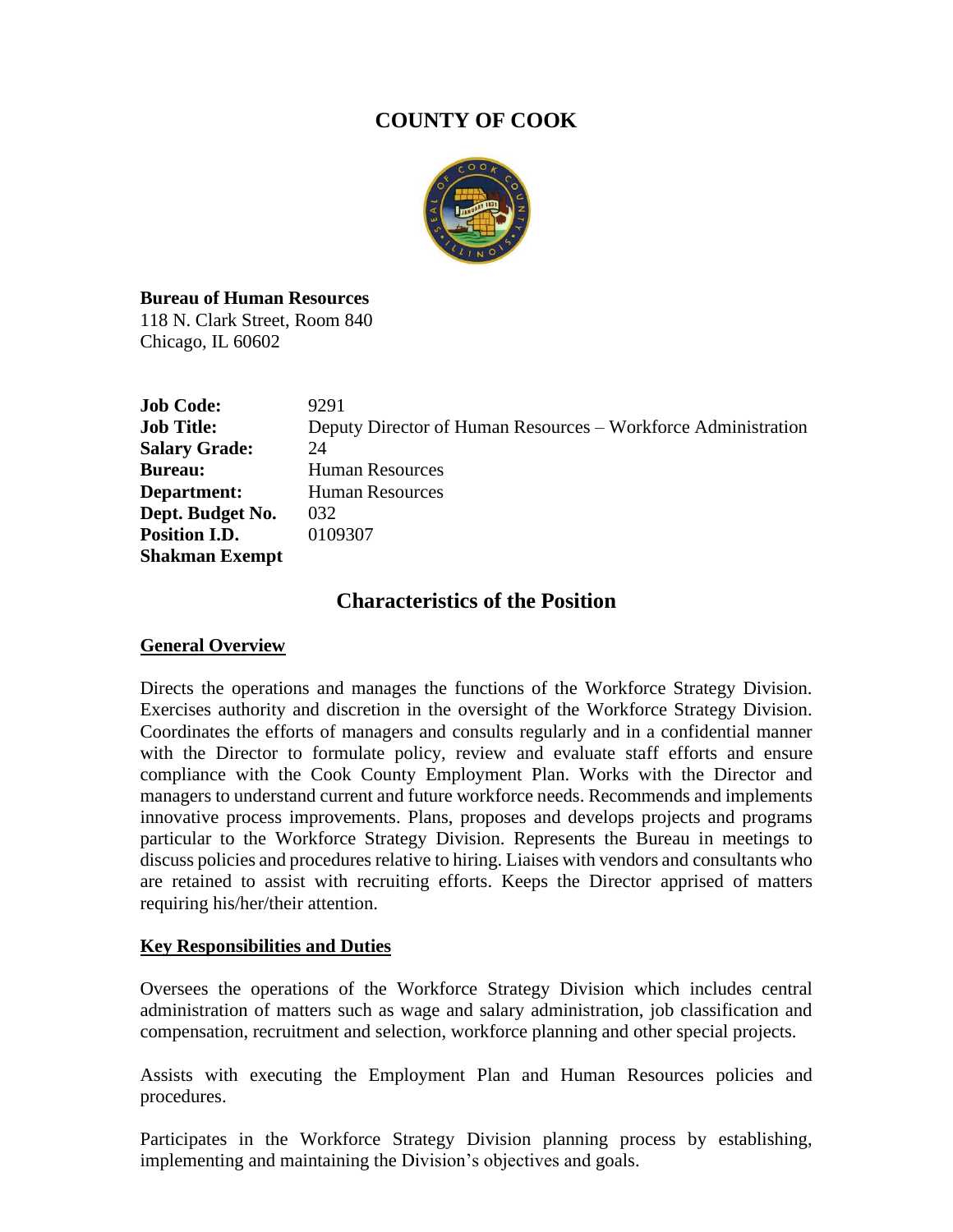Coordinates final review and drafting of recommendations regarding job audits and classification and compensation studies.

Recommends acquisition of appropriate resources and personnel to meet the needs of the Workforce Strategy Division.

Monitors and oversees policies and procedures for conformance with the County's Employment Plan, collective bargaining contracts and other human resources-related laws and regulations.

Reviews the effectiveness of Workforce Strategy Division policies and procedures and recommends innovative changes.

Assists the Director with advising bureau chiefs, department heads, and supervisors on all hiring matters.

Assists the Director in formulating goals and objectives to be met, developing timetables, and responding to special needs and concerns.

Assists the Chief Human Resources Officer and Director with Cook County Employment Plan compliance and in meeting various other compliance goals and timetables.

Assists the Labor Relations Department as necessary with matters pertaining to classification and compensation.

Serves as a liaison to vendors and consultants who are retained to assist with recruiting efforts.

Delegates duties and responsibilities as necessary to enhance the orderly operation of the Division.

## **Knowledge, Skills and Abilities**

Knowledge of personnel management and skill in the management of a large and highly specialized staff, particularly within the context of a large municipal governmental setting.

Knowledge of or ability to quickly and effectively understand and utilize Cook County policies, protocols, and technical vernacular.

Ability to effectively coordinate, supervise and direct Workforce Strategy in division matters.

Ability to communicate effectively with tact and courtesy, to conduct oneself in a professional manner; ability to convey information and explain or describe County policy and procedure to others.

Skill in researching new and existing policies and practices related to the workforce field.